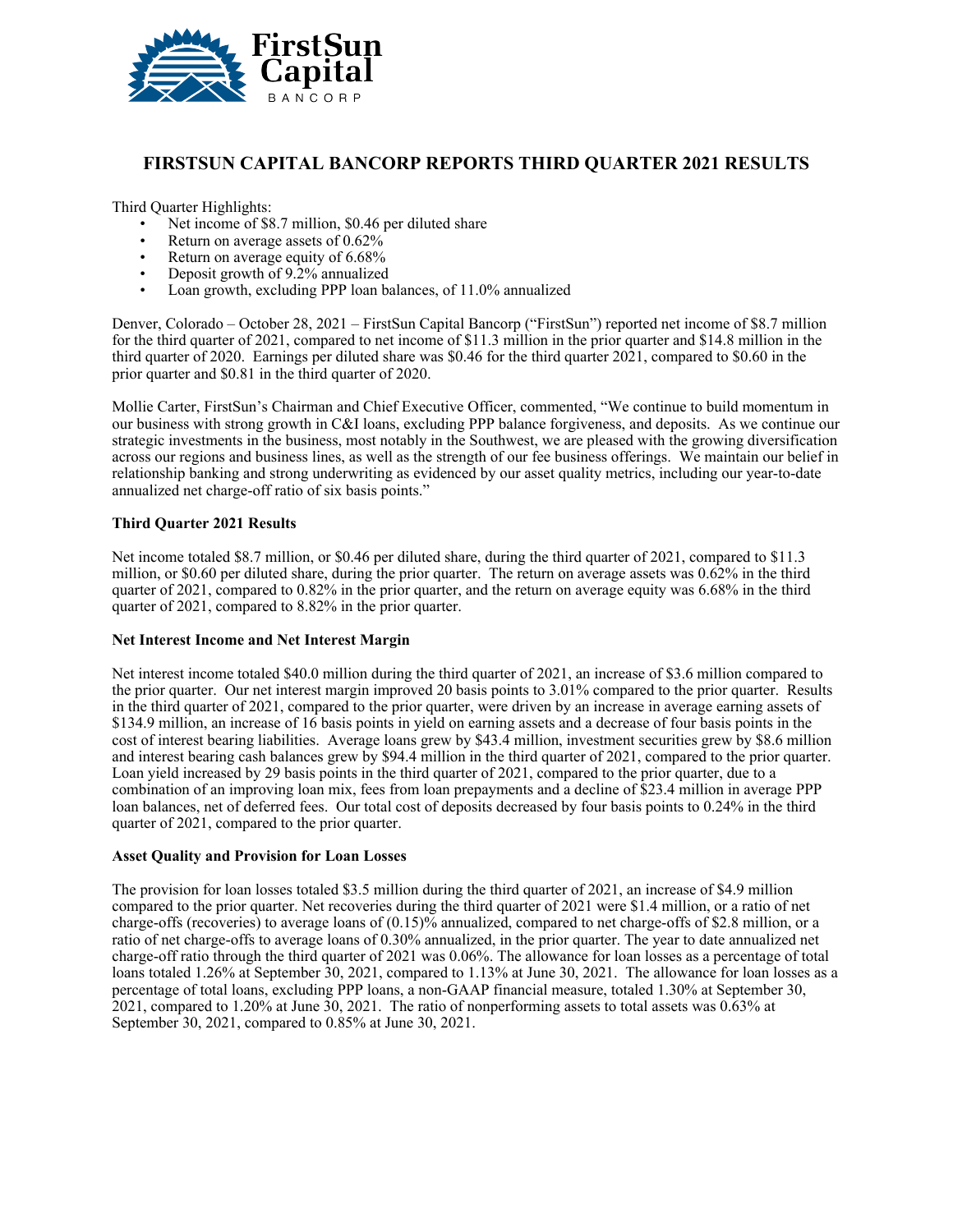#### **Noninterest Income**

Noninterest income totaled \$28.7 million during the third quarter of 2021, a decrease of \$3.6 million from the prior quarter, primarily driven by lower mortgage banking income. Service charges on deposits increased \$0.8 million during the third quarter of 2021 from the prior quarter, due to increases in both commercial and consumer deposit fees. Mortgage banking income decreased \$2.8 million during the third quarter of 2021 from the prior quarter, due primarily to a decline in loan origination volume and mortgage servicing asset and hedging valuation impacts. Total mortgage loan originations declined by \$83.9 million, or 13.6%, in the third quarter of 2021 from the prior quarter, with mortgage loan refinance volumes declining by \$80.5 million. Noninterest income as a percentage of total revenue totaled 41.8% in the third quarter of 2021, compared to 47.0% in the prior quarter.

#### **Noninterest Expense**

Noninterest expense totaled \$54.6 million during the third quarter of 2021, a decrease of \$2.1 million from the prior quarter, primarily driven by lower salaries and benefits expense in both our banking and mortgage banking segments. Noninterest expenses for the third quarter of 2021 also included \$0.7 million in merger expenses related to the pending transaction with Pioneer Bancshares, Inc., compared to \$1.3 million in the prior quarter. Merger expenses reduced diluted earnings per share by \$0.04 for the third quarter compared to an impact of \$0.06 in the prior quarter.

### **Tax Rate**

The effective tax rate was 17.5% compared to 16.2% in the prior quarter.

#### **Loans**

Total loans were \$3.8 billion at both September 30, 2021 and June 30, 2021. Excluding PPP loan balances, loans grew \$99.0 million in the third quarter of 2021, or 11.0% on an annualized basis from the prior quarter, resulting primarily from growth in commercial and industrial balances.

### **Deposits**

Average deposits increased \$142.2 million in the third quarter of 2021, or 12.3% on an annualized basis, to \$4.8 billion, compared to the prior quarter, with growth in both business and consumer deposits. Noninterest bearing deposit accounts represented 32.5% of total deposits at September 30, 2021 and the loan to deposit ratio was 80.8% at September 30, 2021.

### **Capital**

Capital ratios remain strong and above "well capitalized" thresholds. As of September 30, 2021, the common equity tier 1 risk based capital ratio was 10.32%, the total risk based capital ratio was 12.55% and tier 1 leverage ratio was 8.19%. Book value per common share was \$28.38 at September 30, 2021, an increase of \$0.51 from June 30, 2021. Tangible book value per common share, a non-GAAP financial measure, was \$26.10 at September 30, 2021, an increase of \$0.53 from June 30, 2021.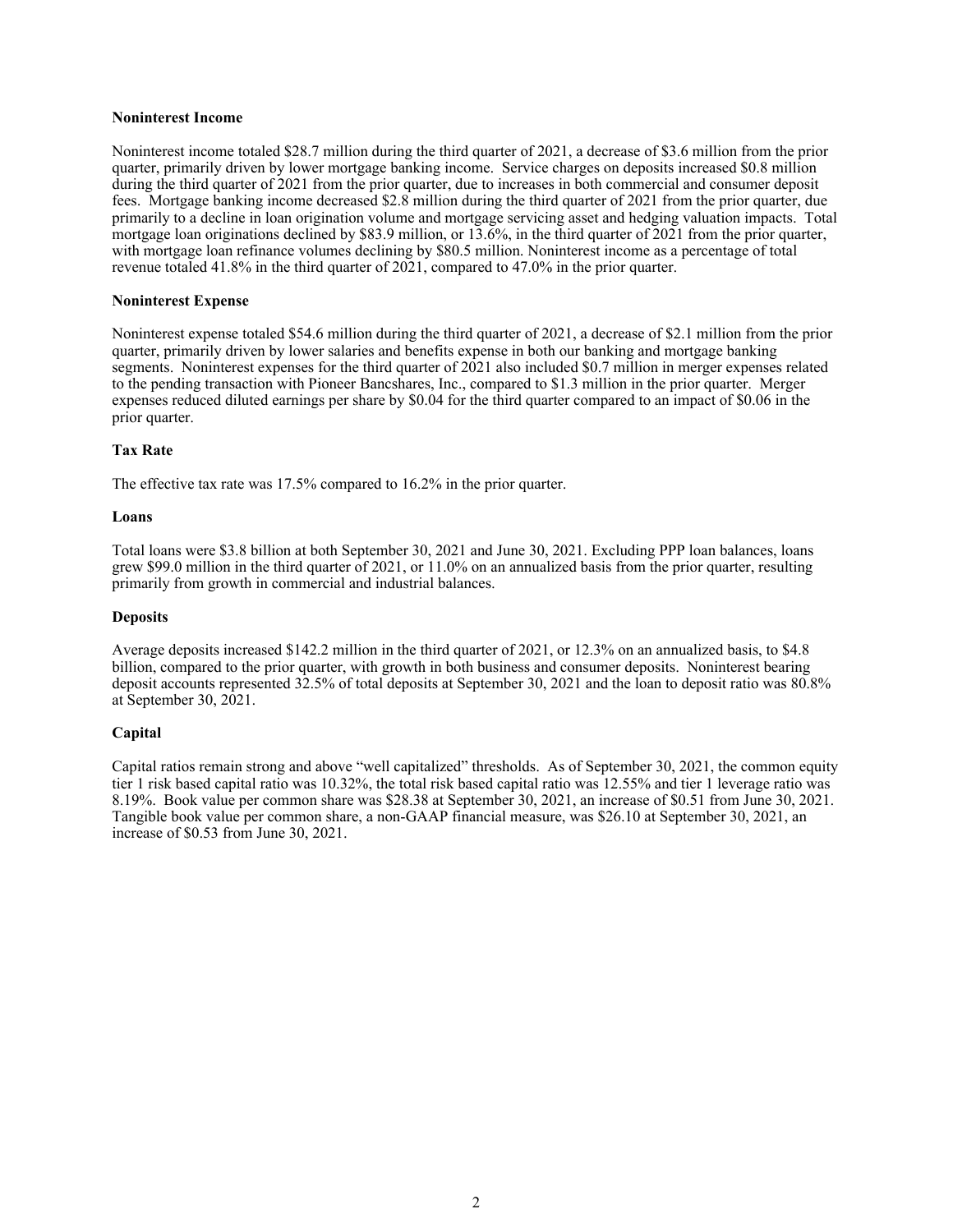### **Non-GAAP Financial Measures**

This press release contains financial information and performance measures determined by methods other than in accordance with principles generally accepted in the United States ("GAAP"). FirstSun management uses these non-GAAP financial measures in their analysis of FirstSun's performance and the efficiency of its operations. Management believes these non-GAAP measures provide a greater understanding of ongoing operations, enhance comparability of results with prior periods and demonstrate the effects of significant items in the current period. FirstSun believes a meaningful analysis of its financial performance requires an understanding of the factors underlying that performance. FirstSun management believes investors may find these non-GAAP financial measures useful. These disclosures should not be viewed as a substitute for financial measures determined in accordance with GAAP, nor are they necessarily comparable to non-GAAP performance measures that may be presented by other companies. Below is a listing of the types of non-GAAP measures used in this press release:

- *• Tangible stockholders' equity*
- *• Tangible assets*
- *• Tangible stockholders' equity to tangible assets*
- *• Tangible book value per common share*
- *• Total loans, excluding PPP loans*
- *• Allowance for loan losses to total loans outstanding, excluding PPP loans*
- *• Fully tax equivalent (FTE) net interest income*
- *• Net interest margin on an FTE basis*

The tables beginning on page [11](#page-10-0) provide a reconciliation of each non-GAAP financial measure to the most comparable GAAP equivalent.

### **About FirstSun Capital Bancorp**

FirstSun Capital Bancorp, headquartered in Denver, Colorado, is the financial holding company for Sunflower Bank, N.A., which operates as Sunflower Bank, First National 1870 and Guardian Mortgage. Sunflower Bank provides a full range of relationship-focused services to meet personal, business and wealth management financial objectives, with a branch network in five states and mortgage capabilities in 43 states. FirstSun had total consolidated assets of \$5.7 billion as of September 30, 2021.

First National 1870 and Guardian Mortgage are divisions of Sunflower Bank, N.A. To learn more, visit SunflowerBank.com, FirstNational1870.com or GuardianMortgageOnline.com.

### **Cautionary Note Regarding Forward-Looking Statements**

This press release contains "forward-looking statements" within the meaning of the Private Securities Litigation Reform Act of 1995 regarding the financial condition, results of operations, business plans and the future performance of FirstSun. Words such as "anticipates," "believes," "estimates," "expects," "forecasts," "intends," "plans," "projects," "may," "will," "should," "would," "could" and other similar expressions are intended to identify these forward-looking statements. Forward-looking statements are not based on historical facts but instead represent management's expectations and assumptions regarding FirstSun's business, the economy and other future conditions. Such statements involve inherent uncertainties, risks and changes in circumstances that are difficult to predict. As such, FirstSun's actual results may differ materially from those contemplated by forward-looking statements. While there can be no assurance that any list of risks and uncertainties or risk factors is complete, important factors that could cause actual results to differ materially from those contemplated by forward-looking statements include the following, without limitation, as well as the risks and uncertainties more fully discussed under the "Risk Factors" section in our proxy statement/prospectus dated August 10, 2021 that we filed with the SEC pursuant to Securities Act Rule 424(b)(3) in connection with our proposed merger with Pioneer Bancshares, Inc. on August 12, 2021 and in FirstSun's subsequent filings with the Securities and Exchange Commission:

- the failure to obtain necessary regulatory approvals for the merger (the "merger") of Pioneer Bancshares, Inc. ("Pioneer") with and into FirstSun when expected or at all (and the risk that such approvals may result in the imposition of conditions that could adversely affect the combined company or the expected benefits of the transaction);
- the occurrence of any event, change or other circumstances that could give rise to the right of one or both of the parties to terminate the merger agreement with respect to the merger;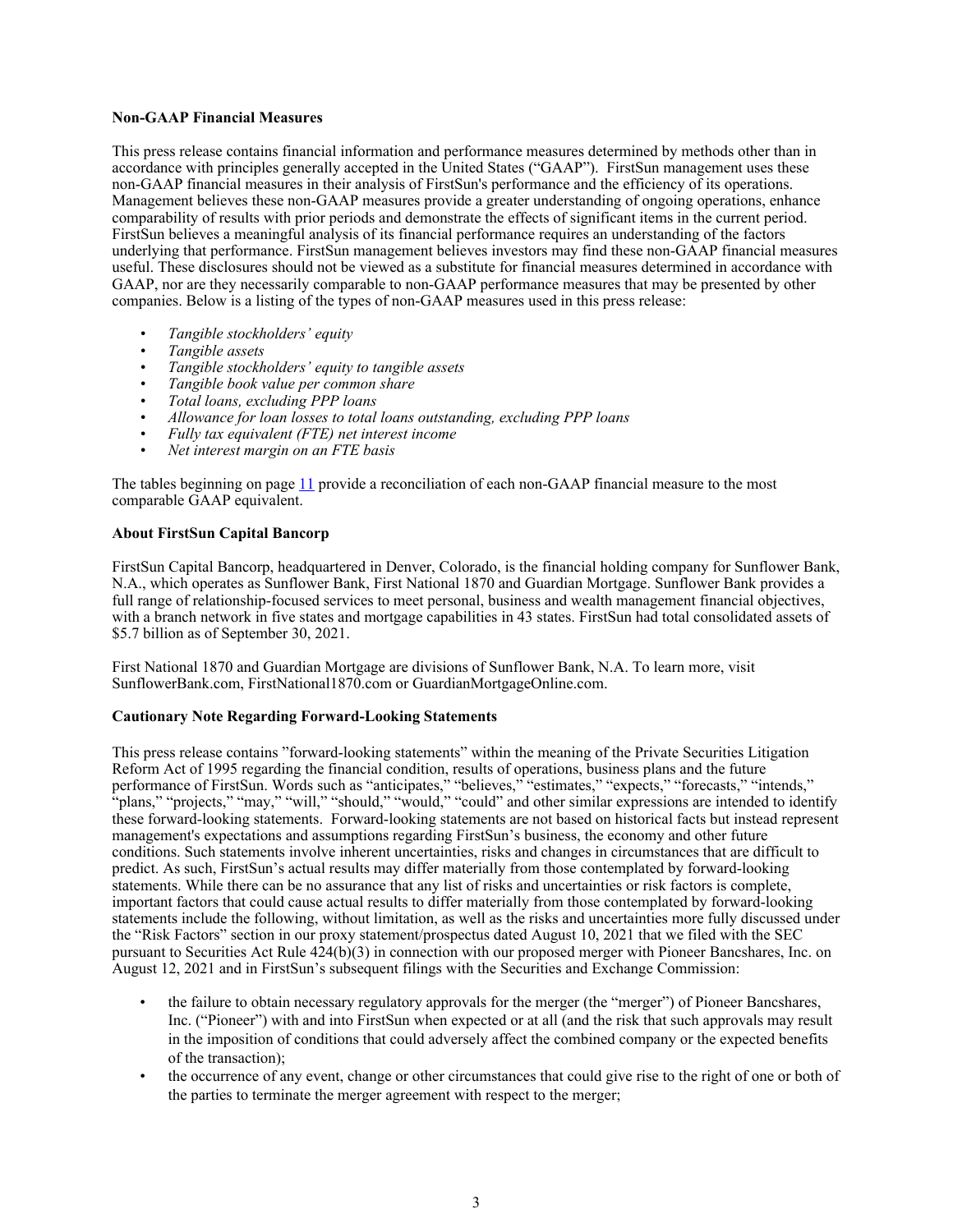- the possibility that the anticipated benefits of the merger, including anticipated cost savings and strategic gains, are not realized when expected or at all, including as a result of the impact of, or problems arising from, the integration of the two companies or as a result of the strength of the economy, competitive factors in the areas where FirstSun and Pioneer do business or as a result of other unexpected factors or events;
- the continuing impact of COVID-19 and its variants on FirstSun's business or Pioneer's business, including the impact of the actions taken by governmental authorities to try and contain the virus or address the impact of the virus on the economy, and the resulting effect of these items on each party's operations, liquidity and capital position, and on the financial condition of each party's borrowers and other customers;
- the inability to sustain revenue and earnings growth;
- the inability to efficiently manage operating expenses; and
- adverse changes in asset quality and credit risk.

Readers are cautioned not to place undue reliance on these forward-looking statements, which speak only as of the date they are made. Except to the extent required by applicable law or regulation, FirstSun undertakes no obligation to revise or update any forward-looking statements.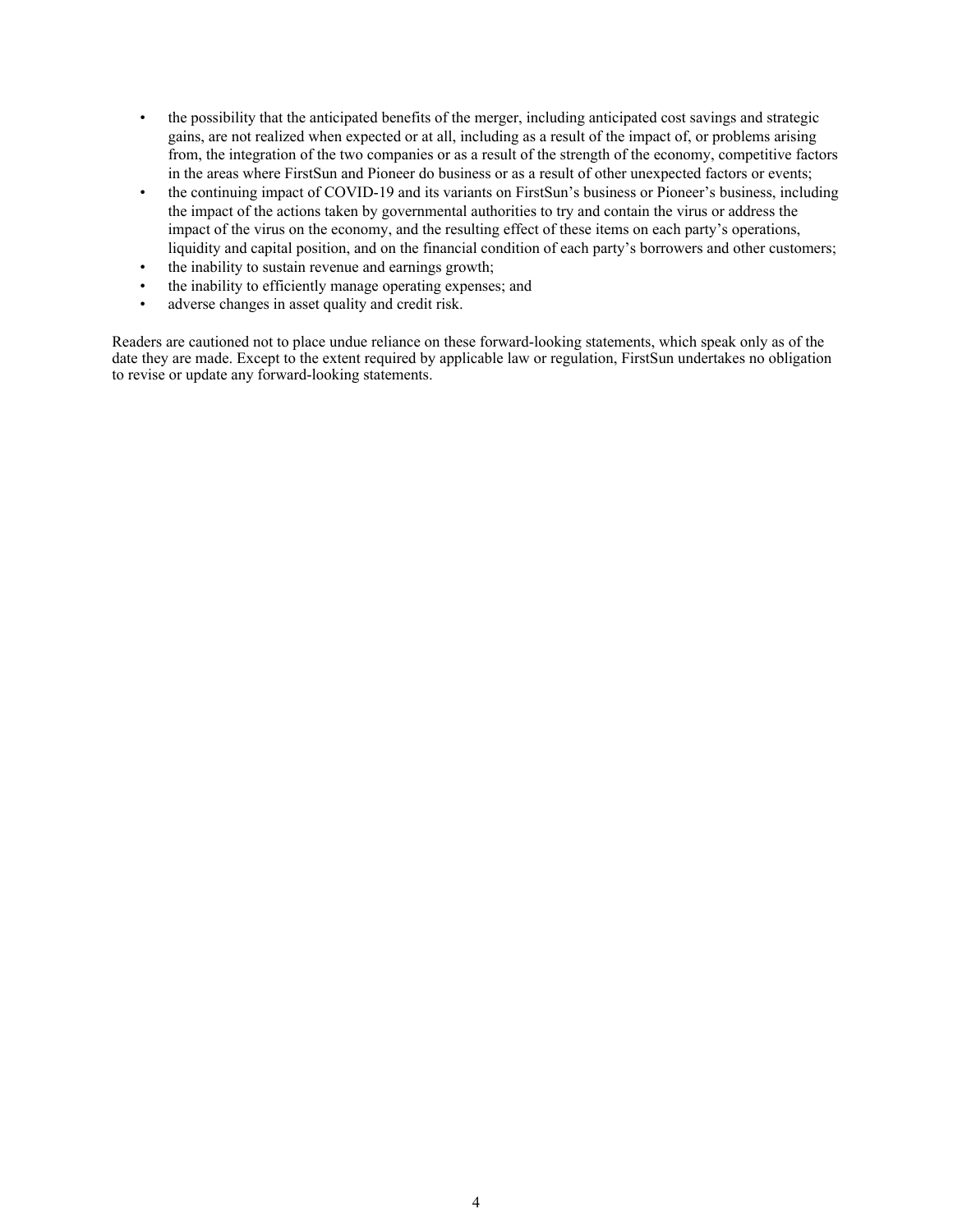# **Summary Data:**

|                                                         |              |                       |               | As of and For The Quarter Ended | As of and For The Nine Months Ended |                       |              |                       |              |                       |
|---------------------------------------------------------|--------------|-----------------------|---------------|---------------------------------|-------------------------------------|-----------------------|--------------|-----------------------|--------------|-----------------------|
| $(S$ in thousands, except per share<br><i>amounts</i> ) |              | September 30,<br>2021 |               | <b>June 30,</b><br>2021         |                                     | September 30,<br>2020 |              | September 30,<br>2021 |              | September 30,<br>2020 |
| Net interest income                                     | \$           | 39,965                | $\mathsf{\$}$ | 36,400                          | \$                                  | 34,338                | \$           | 114,782               | \$           | 99,156                |
| Provision (benefit) for loan losses                     |              | 3,500                 |               | (1,400)                         |                                     | 4,800                 |              | 1,750                 |              | 15,100                |
| Noninterest income                                      |              | 28,684                |               | 32,283                          |                                     | 42,719                |              | 94,848                |              | 109,114               |
| Noninterest expense                                     |              | 54,570                |               | 56,624                          |                                     | 54,373                |              | 166,374               |              | 149,138               |
| Income before income taxes                              |              | 10,579                |               | 13,459                          |                                     | 17,884                |              | 41,506                |              | 44,032                |
| Provision for income taxes                              |              | 1,851                 |               | 2,178                           |                                     | 3,130                 |              | 7,159                 |              | 7,707                 |
| Net income                                              |              | 8,728                 |               | 11,281                          |                                     | 14,754                |              | 34,347                |              | 36,325                |
| Diluted earnings per share                              | $\mathbf S$  | 0.46                  | $\mathbf S$   | 0.60                            | $\mathbf S$                         | 0.81                  | \$           | 1.83                  | $\mathbf S$  | 1.98                  |
| Return on average assets                                |              | $0.62 \%$             |               | $0.82 \%$                       |                                     | $1.23\%$              |              | 0.85%                 |              | 1.06%                 |
| Return on average equity                                |              | 6.68%                 |               | 8.82 %                          |                                     | 12.42 %               |              | 8.95 %                |              | 10.56 %               |
| Net interest margin                                     |              | 3.01 %                |               | 2.81 %                          |                                     | $3.03\%$              |              | 3.00%                 |              | 3.08 %                |
| Net interest margin $($ FTE basis $)$ <sup>1</sup>      |              | 3.10 %                |               | 2.93 %                          |                                     | 3.15 %                |              | 3.11%                 |              | 3.21 %                |
| Efficiency ratio                                        |              | 79.49 %               |               | 82.44 %                         |                                     | 70.56 %               |              | 79.37 %               |              | 71.61 %               |
| Noninterest income to total revenue                     |              | 41.78 %               |               | 47.00 %                         |                                     | 55.44 %               |              | 45.25 %               |              | 52.39 %               |
| <b>Total assets</b>                                     | $\mathbb{S}$ | 5,683,085             | $\mathbb{S}$  | 5,563,076                       | $\mathbf S$                         | 4,888,757             | $\mathbb{S}$ | 5,683,085             | $\mathbb{S}$ | 4,888,757             |
| Total loans held-for-sale                               |              | 122,217               |               | 136,999                         |                                     | 147,624               |              | 122,217               |              | 147,624               |
| Total loans held-for-investment                         |              | 3,803,981             |               | 3,794,355                       |                                     | 3,799,593             |              | 3,803,981             |              | 3,799,593             |
| Total deposits                                          |              | 4,857,985             |               | 4,748,698                       |                                     | 3,898,929             |              | 4,857,985             |              | 3,898,929             |
| Total stockholders' equity                              |              | 519,921               |               | 510,582                         |                                     | 475,481               |              | 519,921               |              | 475,481               |
| Period end loan to deposit ratio <sup>2</sup>           |              | 80.82 %               |               | 82.79 %                         |                                     | 101.24 %              |              | 80.82 %               |              | 101.24 %              |
| Book value per common share                             |              | 28.38                 |               | 27.87                           |                                     | 25.95                 |              | 28.38                 |              | 25.95                 |
| Tangible book value per common share                    |              | 26.10                 |               | 25.57                           |                                     | 23.60                 |              | 26.10                 |              | 23.60                 |

<sup>&</sup>lt;sup>1</sup> Represents a non-GAAP financial measure. See the tables beginning on page  $11$  for a reconciliation of each non-GAAP measure to the most

comparable GAAP equivalent. 2 Loans are inclusive of loans held-for-sale and loans held-for-investment.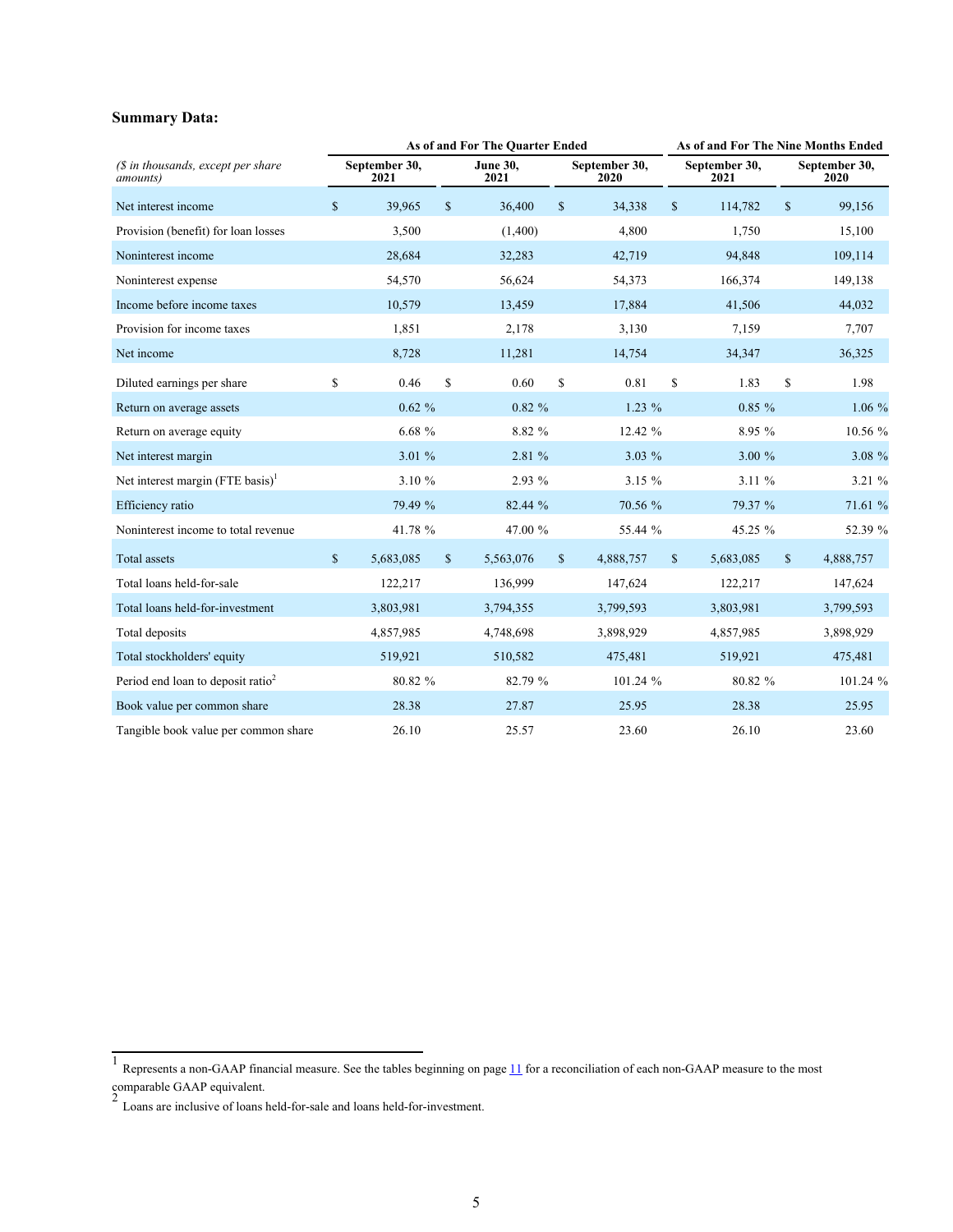# **Consolidated Condensed Statements of Income (Unaudited):**

|                                                                  | As of and For The Quarter Ended |                       |               |                         |              |                       |               | As of and For The Nine Months Ended |               |                       |  |
|------------------------------------------------------------------|---------------------------------|-----------------------|---------------|-------------------------|--------------|-----------------------|---------------|-------------------------------------|---------------|-----------------------|--|
| (\$ in thousands, except per share<br>amounts)                   |                                 | September 30,<br>2021 |               | <b>June 30,</b><br>2021 |              | September 30,<br>2020 |               | September 30,<br>2021               |               | September 30,<br>2020 |  |
| Total interest income                                            | $\mathbf{\$}$                   | 43,261                | $\mathbb{S}$  | 40,069                  | $\mathbb{S}$ | 39,160                | $\mathbb{S}$  | 125,776                             | <sup>S</sup>  | 115,810               |  |
| Total interest expense                                           |                                 | 3,296                 |               | 3,669                   |              | 4,822                 |               | 10,994                              |               | 16,654                |  |
| Net interest income                                              |                                 | 39,965                |               | 36,400                  |              | 34,338                |               | 114,782                             |               | 99,156                |  |
| Provision (benefit) for loan losses                              |                                 | 3,500                 |               | (1,400)                 |              | 4,800                 |               | 1,750                               |               | 15,100                |  |
| Net interest income after provision<br>(benefit) for loan losses |                                 | 36,465                |               | 37,800                  |              | 29,538                |               | 113,032                             |               | 84,056                |  |
| Noninterest income:                                              |                                 |                       |               |                         |              |                       |               |                                     |               |                       |  |
| Service charges on deposits                                      |                                 | 3,471                 |               | 2,645                   |              | 2,428                 |               | 8,659                               |               | 7,042                 |  |
| Credit and debit card fees                                       |                                 | 2,472                 |               | 2,544                   |              | 2,107                 |               | 7,140                               |               | 5,865                 |  |
| Trust and investment advisory fees                               |                                 | 1,974                 |               | 1,992                   |              | 1,282                 |               | 5,871                               |               | 3,222                 |  |
| Mortgage banking income, net                                     |                                 | 20,151                |               | 22,936                  |              | 35,535                |               | 68,144                              |               | 89,986                |  |
| Other noninterest income                                         |                                 | 616                   |               | 2,166                   |              | 1,367                 |               | 5,034                               |               | 2,999                 |  |
| Total noninterest income                                         |                                 | 28,684                |               | 32,283                  |              | 42,719                |               | 94,848                              |               | 109,114               |  |
| Noninterest expense:                                             |                                 |                       |               |                         |              |                       |               |                                     |               |                       |  |
| Salaries and benefits                                            |                                 | 36,061                |               | 38,449                  |              | 37,949                |               | 113,129                             |               | 101,998               |  |
| Occupancy and equipment                                          |                                 | 6,643                 |               | 6,527                   |              | 6,365                 |               | 19,867                              |               | 19,251                |  |
| Amortization of intangible assets                                |                                 | 355                   |               | 354                     |              | 371                   |               | 1,063                               |               | 1,093                 |  |
| Merger related expenses                                          |                                 | 705                   |               | 1,279                   |              |                       |               | 1,984                               |               | 1,984                 |  |
| Other noninterest expenses                                       |                                 | 10,806                |               | 10,015                  |              | 9,688                 |               | 30,331                              |               | 24,812                |  |
| Total noninterest expense                                        |                                 | 54,570                |               | 56,624                  |              | 54,373                |               | 166,374                             |               | 149,138               |  |
| Income before income taxes                                       |                                 | 10,579                |               | 13,459                  |              | 17,884                |               | 41,506                              |               | 44,032                |  |
| Provision for income taxes                                       |                                 | 1,851                 |               | 2,178                   |              | 3,130                 |               | 7,159                               |               | 7,707                 |  |
| Net income                                                       | S                               | 8,728                 | \$            | 11,281                  | \$           | 14,754                | \$            | 34,347                              | \$            | 36,325                |  |
| Earnings per share - basic                                       | $\mathbb{S}$                    | 0.48                  | $\mathbf S$   | 0.62                    | $\mathbf S$  | 0.81                  | $\mathbf S$   | 1.87                                | $\mathbf S$   | 1.98                  |  |
| Earnings per share - diluted                                     | \$                              | 0.46                  | <sup>\$</sup> | 0.60                    | \$           | 0.81                  | <sup>\$</sup> | 1.83                                | <sup>\$</sup> | 1.98                  |  |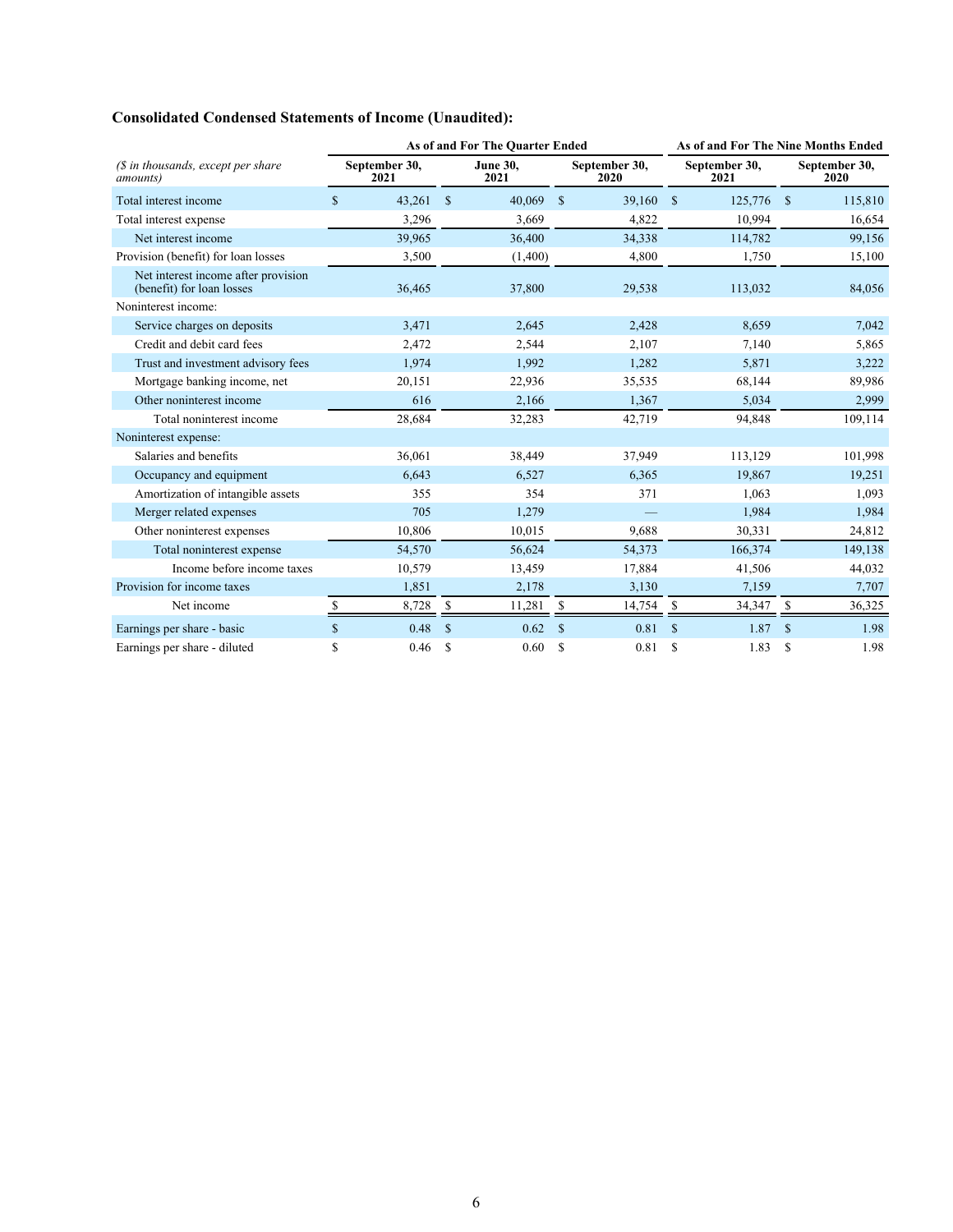# **Consolidated Condensed Balance Sheets as of (Unaudited):**

| (\$ in thousands)                                  |              | September 30,<br>2021 |              | <b>June 30,</b><br>2021 |                    | December 31,<br>2020 | September 30,<br>2020 |                |
|----------------------------------------------------|--------------|-----------------------|--------------|-------------------------|--------------------|----------------------|-----------------------|----------------|
| <b>Assets</b>                                      |              |                       |              |                         |                    |                      |                       |                |
| Cash and cash equivalents                          | \$           | 949,541               | \$           | 840,600                 | <sup>\$</sup>      | 201,978              | \$                    | 160,506        |
| Securities available-for-sale, at fair value       |              | 531,395               |              | 508,975                 |                    | 468,586              |                       | 476,986        |
| Securities held-to-maturity                        |              | 19,811                |              | 21,894                  |                    | 32,188               |                       | 39,893         |
| Loans held-for-sale, at fair value                 |              | 122,217               |              | 136,999                 |                    | 193,963              |                       | 147,624        |
| Loans                                              |              | 3,803,981             |              | 3,794,355               |                    | 3,846,357            |                       | 3,799,593      |
| Allowance for loan losses                          |              | (47, 868)             |              | (42, 978)               |                    | (47,766)             |                       | (42,701)       |
| Loans, net                                         |              | 3,756,113             |              | 3,751,377               |                    | 3,798,591            |                       | 3,756,892      |
| Mortgage servicing rights, at fair value           |              | 43,971                |              | 40,844                  |                    | 29,144               |                       | 25,805         |
| Premises and equipment, net                        |              | 54,094                |              | 54,304                  |                    | 56,758               |                       | 59,371         |
| Other real estate owned and foreclosed assets, net |              | 5,747                 |              | 4,013                   |                    | 3,354                |                       | 3,880          |
| Goodwill                                           |              | 33,050                |              | 33,050                  |                    | 33,050               |                       | 33,050         |
| Intangible assets, net                             |              | 8,605                 |              | 8,959                   |                    | 9,667                |                       | 10,059         |
| All other assets                                   |              | 158,541               |              | 162,061                 |                    | 168,178              |                       | 174,691        |
| Total assets                                       | -S           | 5,683,085             | S            | 5,563,076               |                    | 4,995,457            | S                     | 4,888,757      |
| <b>Liabilities and Stockholders' Equity</b>        |              |                       |              |                         |                    |                      |                       |                |
| Liabilities:                                       |              |                       |              |                         |                    |                      |                       |                |
| Deposits:                                          |              |                       |              |                         |                    |                      |                       |                |
| Noninterest-bearing demand deposit accounts        | \$           | 1,578,306             | \$           | 1,359,112               | -S                 | 1,054,458            | \$                    | 1,088,695      |
| Interest-bearing deposit accounts:                 |              |                       |              |                         |                    |                      |                       |                |
| Interest-bearing demand accounts                   |              | 201,510               |              | 194,840                 |                    | 164,870              |                       | 136,512        |
| Savings accounts and money market<br>accounts      |              | 2,711,417             |              | 2,746,373               |                    | 2,472,965            |                       | 2,221,166      |
| <b>NOW</b> accounts                                |              | 37,888                |              | 101,749                 |                    | 95,297               |                       | 75,382         |
| Certificate of deposit accounts                    |              | 328,864               |              | 346,624                 |                    | 365,959              |                       | 377,174        |
| Total deposits                                     |              | 4,857,985             |              | 4,748,698               |                    | 4,153,549            |                       | 3,898,929      |
| Securities sold under agreements to repurchase     |              | 117,001               |              | 113,786                 |                    | 115,372              |                       | 131,251        |
| Federal Home Loan Bank advances                    |              | 40,000                |              | 40,000                  |                    | 70,411               |                       | 212,994        |
| Other borrowings                                   |              | 69,184                |              | 68,910                  |                    | 68,362               |                       | 68,088         |
| Other liabilities                                  |              | 78,994                |              | 81,100                  |                    | 101,976              |                       | 102,014        |
| Total liabilities                                  |              | 5,163,164             |              | 5,052,494               |                    | 4,509,670            |                       | 4,413,276      |
| Stockholders' equity:                              |              |                       |              |                         |                    |                      |                       |                |
| Preferred stock                                    |              |                       |              |                         |                    |                      |                       |                |
| Common stock                                       |              | $\overline{2}$        |              | $\overline{2}$          |                    | $\overline{2}$       |                       | $\overline{2}$ |
| Additional paid-in capital                         |              | 260,864               |              | 260,516                 |                    | 259,363              |                       | 258,780        |
| Treasury stock                                     |              | (38, 148)             |              | (38, 148)               |                    | (38, 148)            |                       | (38, 148)      |
| Retained earnings                                  |              | 289,798               |              | 281,070                 |                    | 255,451              |                       | 244,191        |
| Accumulated other comprehensive income, net        |              | 7,405                 |              | 7,142                   |                    | 9,119                |                       | 10,656         |
| Total stockholders' equity                         |              | 519,921               |              | 510,582                 |                    | 485,787              |                       | 475,481        |
| Total liabilities and<br>stockholders' equity      | $\mathbb{S}$ | 5,683,085             | $\mathbb{S}$ | 5,563,076               | $\mathbf{\hat{s}}$ | 4,995,457 \$         |                       | 4,888,757      |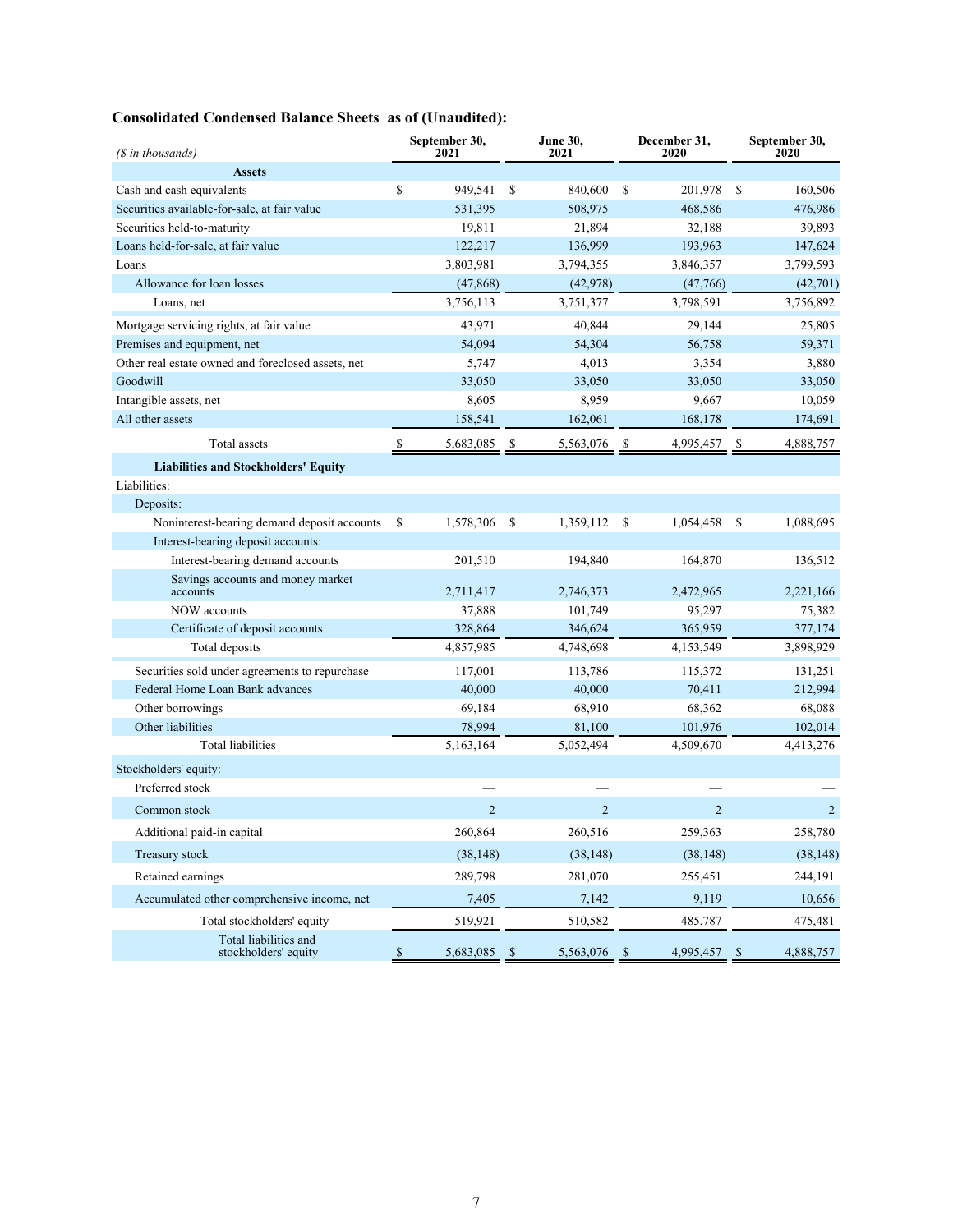# **Share Data as of and for the periods ended:**

|                                                        |                       | As of and for the quarter ended |                         |      |                       |   |                                    |  |  |  |
|--------------------------------------------------------|-----------------------|---------------------------------|-------------------------|------|-----------------------|---|------------------------------------|--|--|--|
|                                                        | September 30,<br>2021 |                                 | <b>June 30,</b><br>2021 |      | September 30,<br>2020 |   | vear ended<br>December 31.<br>2020 |  |  |  |
| Weighted average common shares outstanding, basic      | 18,321,659            |                                 | 18,321,659              |      | 18,320,606            |   | 18,325,630                         |  |  |  |
| Weighted average common shares outstanding.<br>diluted | 18,770,681            |                                 | 18,761,034              |      | 18,320,606            |   | 18,475,538                         |  |  |  |
| Period end common shares outstanding                   | 18,321,659            |                                 | 18,321,659              |      | 18,321,659            |   | 18,321,659                         |  |  |  |
| Book value per common share                            | S                     | 28.38 \$                        | 27.87                   | - \$ | 25.95                 | S | 26.51                              |  |  |  |
| Tangible book value per common share <sup>3</sup>      | \$                    | 26.10<br>S                      | 25.57                   |      | 23.60                 | S | 24.18                              |  |  |  |

# **Consolidated Capital Ratios as of:**

|                                               | September 30,<br>2021 | <b>June 30,</b><br>2021 | December 31,<br>2020 | September 30,<br>2020 |
|-----------------------------------------------|-----------------------|-------------------------|----------------------|-----------------------|
| Stockholders' equity to total assets          | 9.15%                 | 9.18%                   | 9.72%                | 9.73%                 |
| Tangible equity to tangible assets            | 8.48 %                | 8.49 %                  | 8.95%                | 8.92%                 |
| Tier 1 leverage ratio                         | 8.19%                 | 8.21 %                  | $8.53\%$             | 8.51 %                |
| Common equity tier 1 risk based capital ratio | $10.32 \%$            | $10.28 \%$              | 9.87 %               | 9.92%                 |
| Tier 1 risk based capital ratio               | $10.32 \%$            | $10.28 \%$              | 9.87%                | 9.92%                 |
| Total risk based capital ratio                | 12.55%                | 12.44%                  | 12.19 %              | 12.21%                |

 $3$  Represents a non-GAAP financial measure. See the tables beginning on page  $11$  for a reconciliation of each non-GAAP measure to the most comparable GAAP equivalent.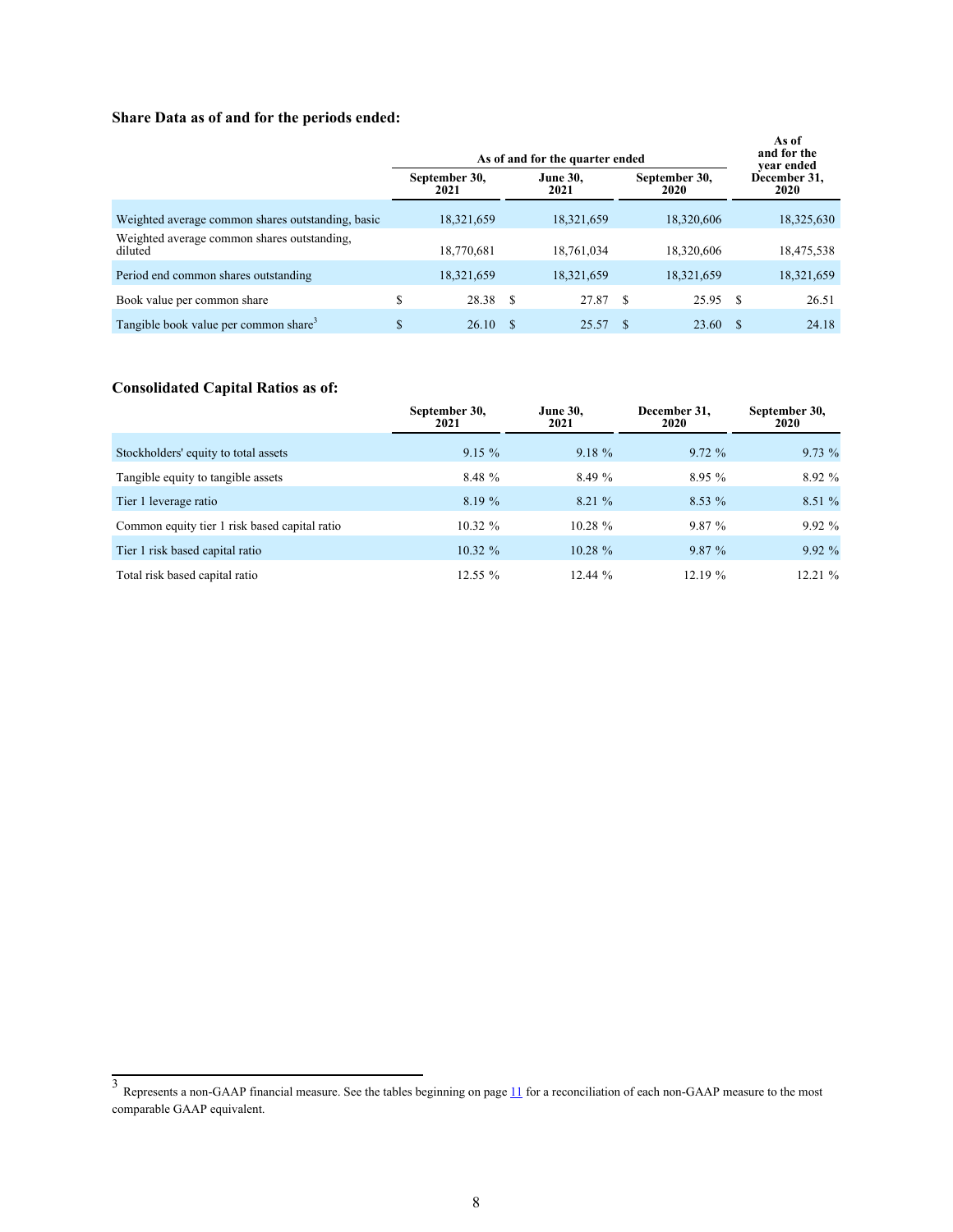# **Summary of Net Interest Margin:**

*For the three months ended:*

|                                                    |                           | For the three months ended<br>September 30, 2021 |                              | For the three months ended<br>June 30, 2021 |                        |                              |                           | For the three months ended<br><b>September 30, 2020</b> |                              |  |
|----------------------------------------------------|---------------------------|--------------------------------------------------|------------------------------|---------------------------------------------|------------------------|------------------------------|---------------------------|---------------------------------------------------------|------------------------------|--|
| (\$ in thousands)                                  | Average<br><b>Balance</b> | <b>Interest</b>                                  | Average<br><b>Yield/Rate</b> | Average<br><b>Balance</b>                   | Interest               | Average<br><b>Yield/Rate</b> | Average<br><b>Balance</b> | <b>Interest</b>                                         | Average<br><b>Yield/Rate</b> |  |
| <b>Interest Earning Assets</b>                     |                           |                                                  |                              |                                             |                        |                              |                           |                                                         |                              |  |
| Loans held-for-sale                                | 122,007 \$                | 986                                              | 3.23 % \$                    | 133,592                                     | <sup>\$</sup><br>1,168 | 3.50 $%$ \$                  | 125,858                   | 934<br><sup>\$</sup>                                    | 2.98 %                       |  |
| Loans held-for-investment <sup>4</sup>             | 3,779,517                 | 39,710                                           | 4.20 %                       | 3,736,120                                   | 36,557                 | 3.91 %                       | 3,702,653                 | 35,817                                                  | 3.89 %                       |  |
| Investment securities                              | 522,870                   | 1,954                                            | 1.49 %                       | 514,248                                     | 1,877                  | 1.46 %                       | 540,954                   | 2,100                                                   | 1.56 %                       |  |
| Interest-bearing cash and other assets             | 895,288                   | 611                                              | $0.27 \%$                    | 800,851                                     | 467                    | $0.23\%$                     | 163,775                   | 309                                                     | 0.76%                        |  |
| Total earning assets                               | 5,319,682                 | 43,261                                           | $3.25 \%$                    | 5,184,811                                   | 40,069                 | 3.09 %                       | 4,533,240                 | 39,160                                                  | 3.47 %                       |  |
| Other assets                                       | 287,323                   |                                                  |                              | 294,765                                     |                        |                              | 274,432                   |                                                         |                              |  |
| Total assets                                       | \$5,607,005               |                                                  |                              | \$5,479,576                                 |                        |                              | \$4,807,672               |                                                         |                              |  |
| <b>Interest-bearing liabilities</b>                |                           |                                                  |                              |                                             |                        |                              |                           |                                                         |                              |  |
| Demand and NOW deposits                            | 241,488<br>S.             | <sup>\$</sup><br>139                             | $0.23 \%$ \$                 | 317,651 \$                                  | 285                    | $0.36 \%$ \$                 | 227,118                   | 280<br><sup>\$</sup>                                    | 0.50 %                       |  |
| Savings deposits                                   | 453,687                   | 101                                              | $0.09\%$                     | 452,537                                     | 115                    | $0.10 \%$                    | 377,444                   | 176                                                     | 0.19%                        |  |
| Money market deposits                              | 2,264,682                 | 1,054                                            | $0.19 \%$                    | 2,233,460                                   | 1,148                  | $0.21 \%$                    | 1,841,639                 | 1,459                                                   | $0.32 \%$                    |  |
| Certificates of deposits                           | 337,906                   | 684                                              | 0.81%                        | 351,350                                     | 801                    | 0.91%                        | 431,012                   | 1,433                                                   | 1.34%                        |  |
| Total deposits                                     | 3,297,763                 | 1,978                                            | $0.24 \%$                    | 3,354,998                                   | 2,349                  | $0.28 \%$                    | 2,877,213                 | 3,348                                                   | 0.47%                        |  |
| Repurchase agreements                              | 120,009                   | 13                                               | 0.04%                        | 144,421                                     | 18                     | $0.05 \%$                    | 138,367                   | 23                                                      | $0.07 \%$                    |  |
| Total deposits and repurchase<br>agreements        | 3,417,772                 | 1,991                                            | $0.23\%$                     | 3,499,419                                   | 2,367                  | $0.27 \%$                    | 3,015,580                 | 3,371                                                   | $0.45 \%$                    |  |
| FHLB borrowings                                    | 40,000                    | 151                                              | 1.51%                        | 40,000                                      | 150                    | 1.50 %                       | 93,571                    | 326                                                     | 1.40%                        |  |
| Other long-term borrowings                         | 69,028                    | 1,154                                            | 6.69%                        | 68,760                                      | 1,152                  | 6.70 %                       | 65,195                    | 1,125                                                   | 6.94 %                       |  |
| Total interest-bearing liabilities                 | 3,526,800                 | 3,296                                            | $0.37 \%$                    | 3,608,179                                   | 3,669                  | 0.41%                        | 3,174,346                 | 4,822                                                   | 0.61%                        |  |
| Noninterest-bearing deposits                       | 1,483,010                 |                                                  |                              | 1,283,536                                   |                        |                              | 1,071,282                 |                                                         |                              |  |
| Other liabilities                                  | 74,286                    |                                                  |                              | 76,080                                      |                        |                              | 86,687                    |                                                         |                              |  |
| Stockholders' equity                               | 522,909                   |                                                  |                              | 511,781                                     |                        |                              | 475,357                   |                                                         |                              |  |
| Total liabilities and<br>stockholders' equity      | \$5,607,005               |                                                  |                              | \$5,479,576                                 |                        |                              | \$4,807,672               |                                                         |                              |  |
| Net interest income                                |                           | 39,965                                           |                              |                                             | 36,400                 |                              |                           | 34,338                                                  |                              |  |
| Net interest spread                                |                           | 2.88 %                                           |                              |                                             | 2.68%                  |                              |                           | 2.86 %                                                  |                              |  |
| Net interest margin                                |                           | 3.01 %                                           |                              |                                             | 2.81 %                 |                              |                           | $3.03\%$                                                |                              |  |
| Net interest margin (on an FTE basis) <sup>5</sup> |                           | 3.10 %                                           |                              |                                             | 2.93 %                 |                              |                           | 3.15 %                                                  |                              |  |

<sup>4</sup> Includes nonaccrual loans.

 $^5$  Represents a non-GAAP financial measure. See the tables beginning on page  $11$  for a reconciliation of each non-GAAP measure to the most comparable GAAP equivalent.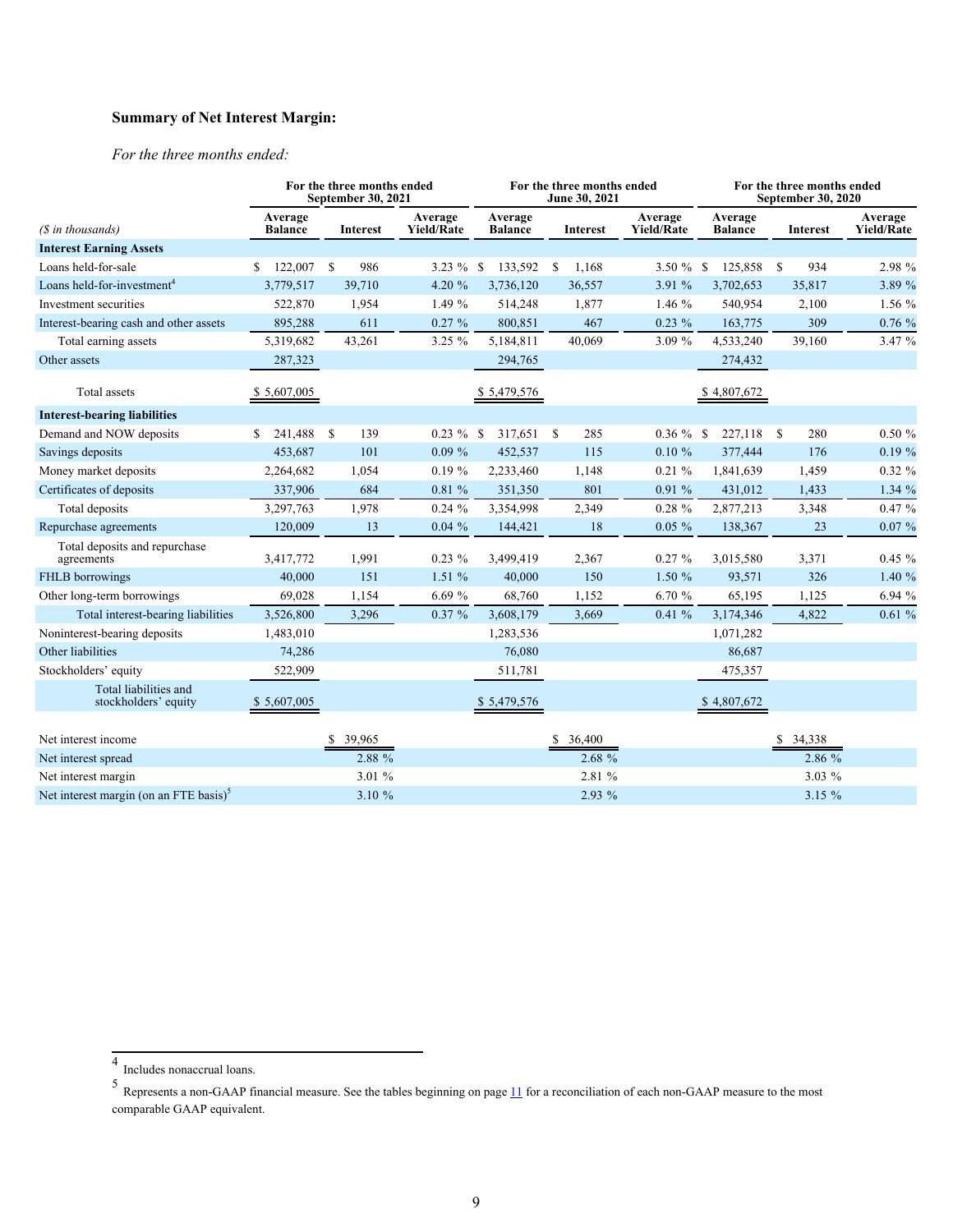### *For the nine months ended:*

|                                               |              |                           |               |                 | For the nine months ended September 30, 2021 |              | For the nine months ended September 30, 2020 |    |                 |                               |  |  |  |  |  |
|-----------------------------------------------|--------------|---------------------------|---------------|-----------------|----------------------------------------------|--------------|----------------------------------------------|----|-----------------|-------------------------------|--|--|--|--|--|
| (\$ in thousands)                             |              | Average<br><b>Balance</b> |               | <b>Interest</b> | <b>Average Yield/</b><br>Rate                |              | Average<br><b>Balance</b>                    |    | <b>Interest</b> | <b>Average Yield/</b><br>Rate |  |  |  |  |  |
| <b>Interest Earning Assets</b>                |              |                           |               |                 |                                              |              |                                              |    |                 |                               |  |  |  |  |  |
| Loans held-for-sale                           | \$           | 135,202                   | <sup>\$</sup> | 3,257           | $3.21 \%$ \$                                 |              | 114,919                                      | S  | 2,778           | 3.22 %                        |  |  |  |  |  |
| Loans held-for-investment <sup>6</sup>        |              | 3,761,029                 |               | 115,423         | 4.09 %                                       |              | 3,433,533                                    |    | 103,699         | 4.03 %                        |  |  |  |  |  |
| Investment securities                         |              | 511,757                   |               | 5,646           | 1.47%                                        |              | 571,605                                      |    | 8,238           | $1.92\%$                      |  |  |  |  |  |
| Interest-bearing cash and other assets        |              | 693,833                   |               | 1,450           | $0.28 \%$                                    |              | 166,663                                      |    | 1,095           | 0.88%                         |  |  |  |  |  |
| Total earning assets                          |              | 5,101,821                 |               | 125,776         | 3.29 %                                       |              | 4,286,720                                    |    | 115,810         | 3.60 %                        |  |  |  |  |  |
| Other assets                                  |              | 287,500                   |               |                 |                                              |              | 278,318                                      |    |                 |                               |  |  |  |  |  |
| Total assets                                  | <sup>8</sup> | 5,389,321                 |               |                 |                                              | S            | 4,565,038                                    |    |                 |                               |  |  |  |  |  |
| <b>Interest-bearing liabilities</b>           |              |                           |               |                 |                                              |              |                                              |    |                 |                               |  |  |  |  |  |
| Demand and NOW deposits                       | \$           | 271,955 \$                |               | 636             | $0.31 \%$ \$                                 |              | 203,918                                      | \$ | 802             | $0.52 \%$                     |  |  |  |  |  |
| Savings deposits                              |              | 454,371                   |               | 363             | 0.11%                                        |              | 356,540                                      |    | 563             | 0.21%                         |  |  |  |  |  |
| Money market deposits                         |              | 2,183,473                 |               | 3,305           | $0.20 \%$                                    |              | 1,763,061                                    |    | 5,338           | 0.40%                         |  |  |  |  |  |
| Certificates of deposits                      |              | 350,217                   |               | 2,427           | 0.92%                                        |              | 527,279                                      |    | 6,178           | 1.56 %                        |  |  |  |  |  |
| Total deposits                                |              | 3,260,016                 |               | 6,731           | $0.28 \%$                                    |              | 2,850,798                                    |    | 12,881          | 0.60%                         |  |  |  |  |  |
| Repurchase agreements                         |              | 131,444                   |               | 49              | $0.05 \%$                                    |              | 110,411                                      |    | 139             | 0.17%                         |  |  |  |  |  |
| Total deposits and repurchase<br>agreements   |              | 3,391,460                 |               | 6,780           | $0.27 \%$                                    |              | 2,961,209                                    |    | 13,020          | 0.59%                         |  |  |  |  |  |
| FHLB borrowings                               |              | 43,379                    |               | 758             | 2.33 %                                       |              | 89,418                                       |    | 1,353           | $2.02\%$                      |  |  |  |  |  |
| Other long-term borrowings                    |              | 68,787                    |               | 3,456           | 6.70 %                                       |              | 45,282                                       |    | 2,281           | 6.72%                         |  |  |  |  |  |
| Total interest-bearing liabilities            |              | 3,503,626                 |               | 10,994          | $0.42 \%$                                    |              | 3,095,909                                    |    | 16,654          | 0.72%                         |  |  |  |  |  |
| Noninterest-bearing deposits                  |              | 1,295,984                 |               |                 |                                              |              | 930,438                                      |    |                 |                               |  |  |  |  |  |
| Other liabilities                             |              | 77,878                    |               |                 |                                              |              | 79,959                                       |    |                 |                               |  |  |  |  |  |
| Stockholders' equity                          |              | 511,833                   |               |                 |                                              |              | 458,732                                      |    |                 |                               |  |  |  |  |  |
| Total liabilities and<br>stockholders' equity |              | 5,389,321                 |               |                 |                                              | <sup>S</sup> | 4,565,038                                    |    |                 |                               |  |  |  |  |  |
| Net interest income                           |              |                           | ¢             | 114.782         |                                              |              |                                              | ¢  | 00 156          |                               |  |  |  |  |  |

| Net interest income                                                  | 114.782  | 99.156    |
|----------------------------------------------------------------------|----------|-----------|
| Net interest spread                                                  | $2.87\%$ | 2.88 %    |
| Net interest margin                                                  | $3.00\%$ | $3.08\%$  |
| Net interest margin (on an FTE basis) <sup><math>\prime</math></sup> | $3.11\%$ | $3.21 \%$ |

<sup>6</sup> Includes nonaccrual loans.

 $^7$  Represents a non-GAAP financial measure. See the tables beginning on page  $11$  for a reconciliation of each non-GAAP measure to the most comparable GAAP equivalent.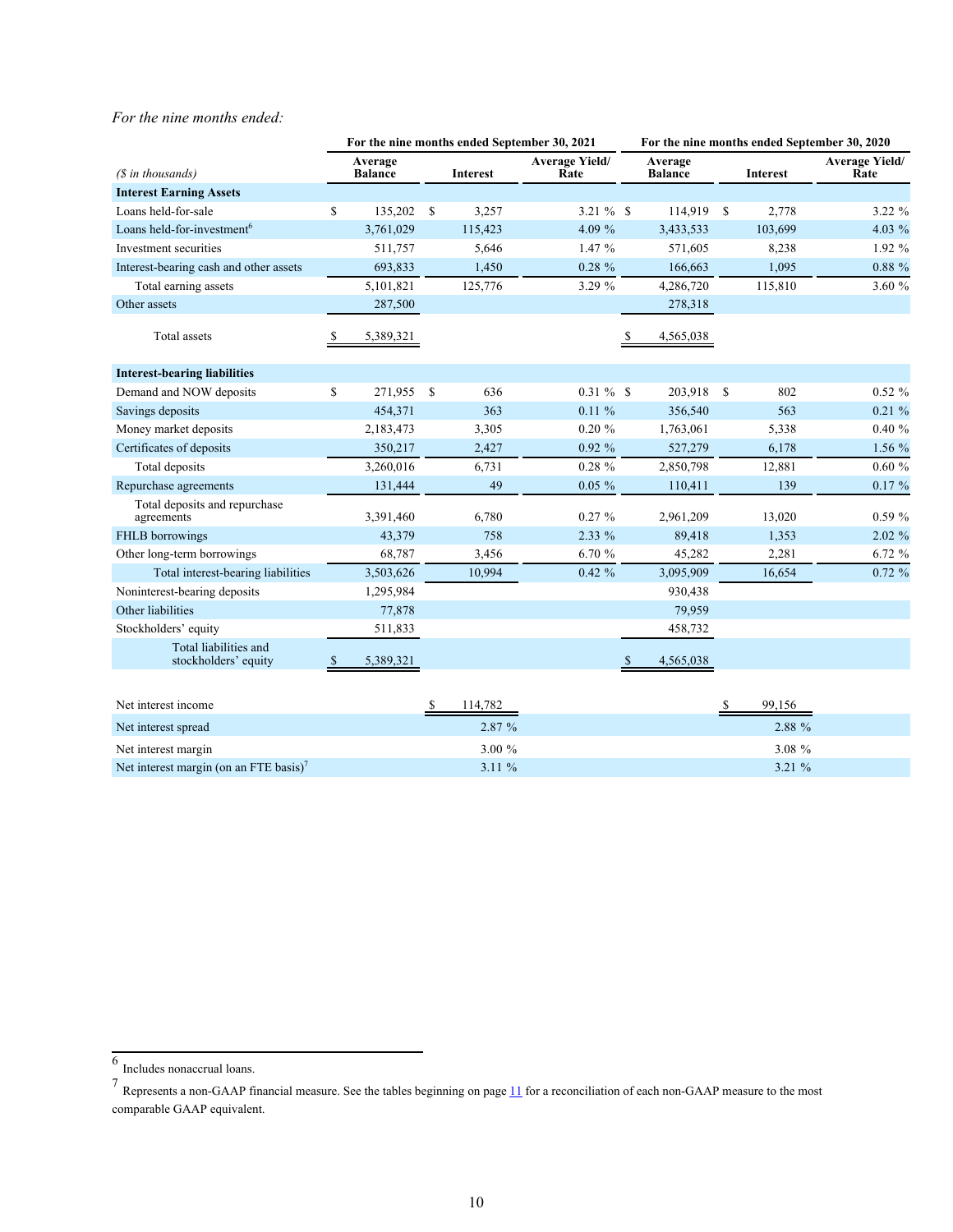### <span id="page-10-0"></span>**Loan Portfolio**

| (\$ in thousands)                   | September 30,<br>2021 | <b>June 30,</b><br>2021 | September 30,<br>2021<br><b>VS</b><br><b>June 30,</b><br>2021<br>% change | September 30,<br>2020 | September 30,<br>2021<br><b>VS</b><br>September 30,<br>2020<br>% change |
|-------------------------------------|-----------------------|-------------------------|---------------------------------------------------------------------------|-----------------------|-------------------------------------------------------------------------|
| Commercial                          | \$<br>2,222,261       | \$<br>2,211,084         | $0.5 \%$ \$                                                               | 2,072,380             | $7.2\%$                                                                 |
| Commercial real estate              | 1,137,820             | 1,124,131               | $1.2\%$                                                                   | 1,171,020             | $(2.8)\%$                                                               |
| Residential real estate             | 425,927               | 444,491                 | $(4.2)\%$                                                                 | 539,543               | $(21.1)\%$                                                              |
| Consumer                            | 17,973                | 14,649                  | 22.7 %                                                                    | 16,650                | 7.9%                                                                    |
| Total loans held-for-<br>investment | 3,803,981             | 3,794,355               | $0.3 \%$ \$                                                               | 3,799,593             | $0.1 \%$                                                                |

### **Asset Quality:**

|                                                                              |                       |            | As of and for the three months ended |    | As of and For The Nine Months Ended |              |                       |              |                              |
|------------------------------------------------------------------------------|-----------------------|------------|--------------------------------------|----|-------------------------------------|--------------|-----------------------|--------------|------------------------------|
| (\$ in thousands)                                                            | September 30,<br>2021 |            | <b>June 30,</b><br>2021              |    | September 30,<br>2020               |              | September 30,<br>2021 |              | September 30,<br><b>2020</b> |
| Net charge-offs (recoveries)                                                 | \$                    | (1,390)    | \$<br>2,836                          | \$ | (5)                                 | $\mathbb{S}$ | 1,648                 | $\mathbb{S}$ | 945                          |
| Allowance for loan losses                                                    | S                     | 47,868     | \$<br>42,978                         | \$ | 42,701                              | \$           | 47,868                | S            | 42,701                       |
| Nonperforming loans, including loans<br>90 days past due and still accruing  | \$                    | 30,303     | \$<br>43,423                         | \$ | 26,632                              | \$           | 30,303                | \$           | 26,632                       |
| Nonperforming assets                                                         | \$                    | 36,050     | \$<br>47,436                         | \$ | 30,512                              | \$           | 36,050                | \$           | 30,512                       |
| Ratio of net charge-offs (recoveries) to<br>average loans outstanding        |                       | $(0.15)\%$ | $0.30 \%$                            |    | $-\frac{9}{6}$                      |              | $0.06\%$              |              | $0.04\%$                     |
| Allowance for loan losses to total loans<br>outstanding                      |                       | $1.26\%$   | $1.13\%$                             |    | 1.12%                               |              | $1.26\%$              |              | 1.12%                        |
| Allowance for loan losses to total loans<br>outstanding, excluding PPP loans |                       | $1.30\%$   | $1.20 \%$                            |    | $1.22 \%$                           |              | 1.30%                 |              | $1.22 \%$                    |
| Allowance for loan losses to total<br>nonperforming loans                    |                       | 157.96 %   | 98.98 %                              |    | 160.34 %                            |              | 157.96 %              |              | 160.34 %                     |
| Nonperforming loans to total loans                                           |                       | 0.81%      | $1.16\%$                             |    | 0.71%                               |              | 0.81%                 |              | 0.71%                        |
| Nonperforming assets to total assets                                         |                       | $0.63\%$   | $0.85 \%$                            |    | 0.61%                               |              | $0.63\%$              |              | 0.61%                        |

## **Non-GAAP Financial Measures and Reconciliations:**

*Tangible stockholders' equity, tangible assets, and tangible book value per common share:*

# Tangible stockholders' equity as of:

| (\$ in thousands)                              |    | September 30,<br>2021 | <b>June 30,</b><br>2021 |            | December 31.<br>2020 |          |   | September 30,<br>2020 |
|------------------------------------------------|----|-----------------------|-------------------------|------------|----------------------|----------|---|-----------------------|
| Total stockholders" equity (GAAP)              | \$ | 519.921               |                         | 510,582 \$ |                      | 485,787  | S | 475,481               |
| Less: Goodwill and other intangible assets     |    |                       |                         |            |                      |          |   |                       |
| Goodwill                                       |    | (33,050)              |                         | (33,050)   |                      | (33,050) |   | (33,050)              |
| Other intangible assets                        |    | (8,605)               |                         | (8.959)    |                      | (9,667)  |   | (10, 059)             |
| Total tangible stockholders' equity (non-GAAP) |    | 478,266               |                         | 468,573    |                      | 443,070  |   | 432,372               |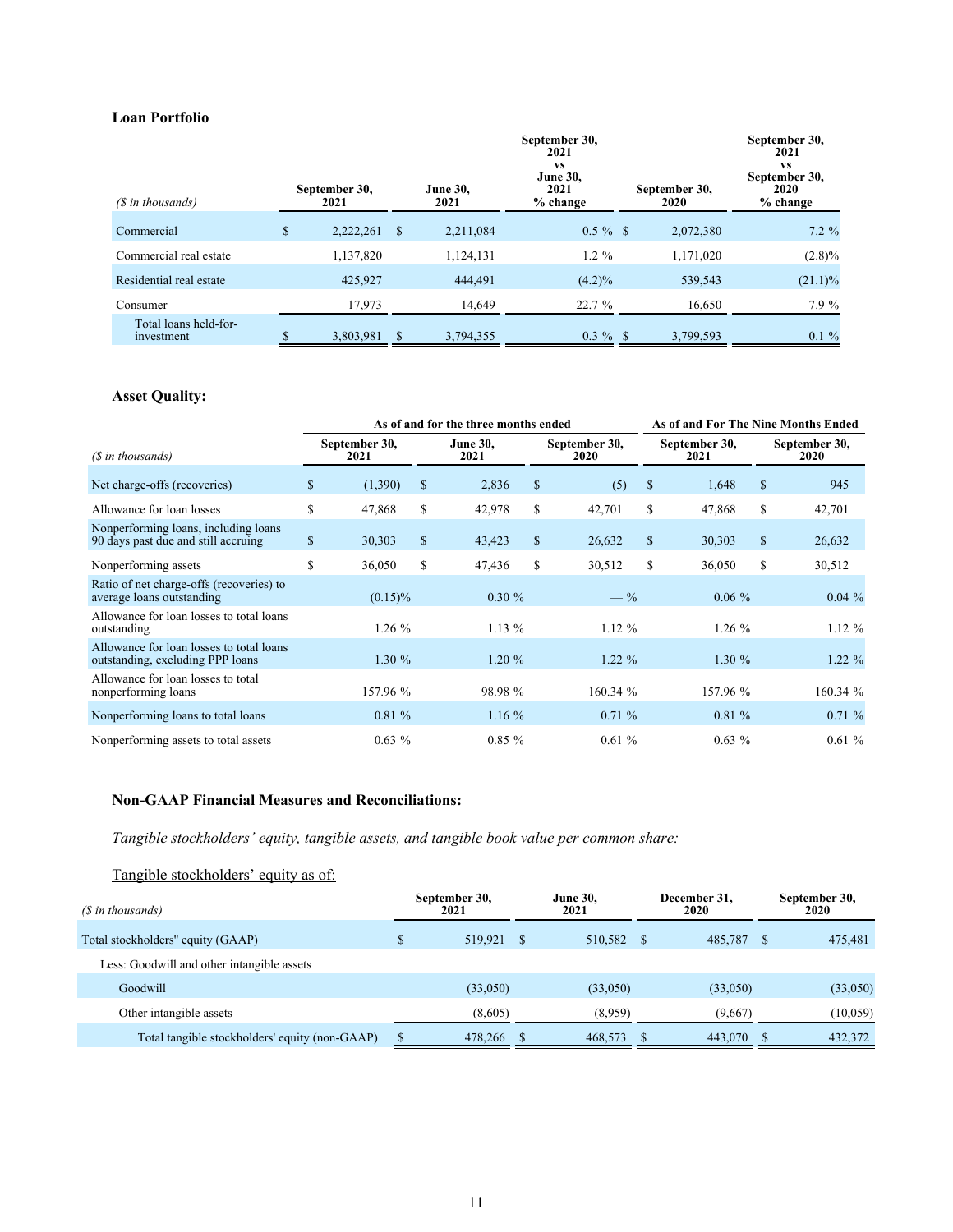### Tangible assets as of:

| (\$ in thousands)                          | September 30,<br>2021 |      | <b>June 30,</b><br>2021 | December 31,<br>2020 |              | September 30,<br>2020 |
|--------------------------------------------|-----------------------|------|-------------------------|----------------------|--------------|-----------------------|
| Total assets (GAAP)                        | \$<br>5,683,085       | - \$ | 5,563,076               | 4,995,457            | <sup>8</sup> | 4,888,757             |
| Less: Goodwill and other intangible assets |                       |      |                         |                      |              |                       |
| Goodwill                                   | (33,050)              |      | (33,050)                | (33,050)             |              | (33,050)              |
| Other intangible assets                    | (8,605)               |      | (8.959)                 | (9,667)              |              | (10, 059)             |
| Total tangible assets (non-GAAP)           | 5,641,430             |      | 5,521,067               | 4,952,740            |              | 4,845,648             |

# Tangible stockholders' equity to tangible assets as of:

|                                                                 | September 30,<br>2021 | <b>June 30,</b><br>2021 | December 31,<br>2020 | September 30,<br>2020 |
|-----------------------------------------------------------------|-----------------------|-------------------------|----------------------|-----------------------|
| Stockholders' equity to total assets (GAAP)                     | $9.15 \%$             | $9.18 \%$               | $9.72 \%$            | $9.73\%$              |
| Less: Impact of goodwill and other intangible assets            | (0.67)%               | (0.69)%                 | (0.77)%              | $(0.81)\%$            |
| Tangible stockholders' equity to tangible assets (non-<br>GAAP) | 8.48%                 | 8.49%                   | 8.95%                | $8.92\%$              |

## Tangible book value per common share as of:

| (\$ in thousands, except share and per share amounts) | September 30,<br>2021 |            | <b>June 30.</b><br>2021 |            |  | December 31,<br>2020 | September 30,<br>2020 |            |
|-------------------------------------------------------|-----------------------|------------|-------------------------|------------|--|----------------------|-----------------------|------------|
| Stockholders' equity (GAAP)                           | \$                    | 519.921    |                         | 510,582 \$ |  | 485,787              | -S                    | 475,481    |
| Tangible stockholders' equity (non-GAAP)              | \$                    | 478.266    |                         | 468.573    |  | 443.070              | -S                    | 432,372    |
| Total common shares outstanding                       |                       | 18,321,659 |                         | 18,321,659 |  | 18,321,659           |                       | 18,321,659 |
| Book value per common share (GAAP)                    | \$                    | 28.38      |                         | 27.87 \$   |  | 26.51                | -S                    | 25.95      |
| Tangible book value per common share (non-GAAP)       | \$                    | 26.10      |                         | 25.57      |  | 24.18                |                       | 23.60      |

# *Total loans excluding PPP loans and allowance for loan losses to total loans excluding PPP loans as of:*

| (\$ in thousands)                                                             | September 30,<br>2021 |    | <b>June 30,</b><br>2021 |    | December 31,<br>2020 | September 30,<br>2020 |            |
|-------------------------------------------------------------------------------|-----------------------|----|-------------------------|----|----------------------|-----------------------|------------|
| Total loans (GAAP)                                                            | \$<br>3,803,981       | \$ | 3,794,355               | S. | 3,846,357            | \$                    | 3,799,593  |
| Less: PPP loans                                                               | (113,366)             |    | (202, 755)              |    | (251, 101)           |                       | (301, 692) |
| Total loans excluding PPP loans (non-GAAP)                                    | 3,690,615             |    | 3,591,600               |    | 3,595,256            |                       | 3,497,901  |
|                                                                               |                       |    |                         |    |                      |                       |            |
| Allowance for loan losses to total loans (GAAP)                               | $1.26 \%$             |    | $1.13\%$                |    | $1.24\%$             |                       | $1.12 \%$  |
| Allowance for loan losses to total loans, excluding PPP loans<br>$(non-GAAP)$ | 1.30%                 |    | $1.20 \%$               |    |                      | $1.33\%$              |            |